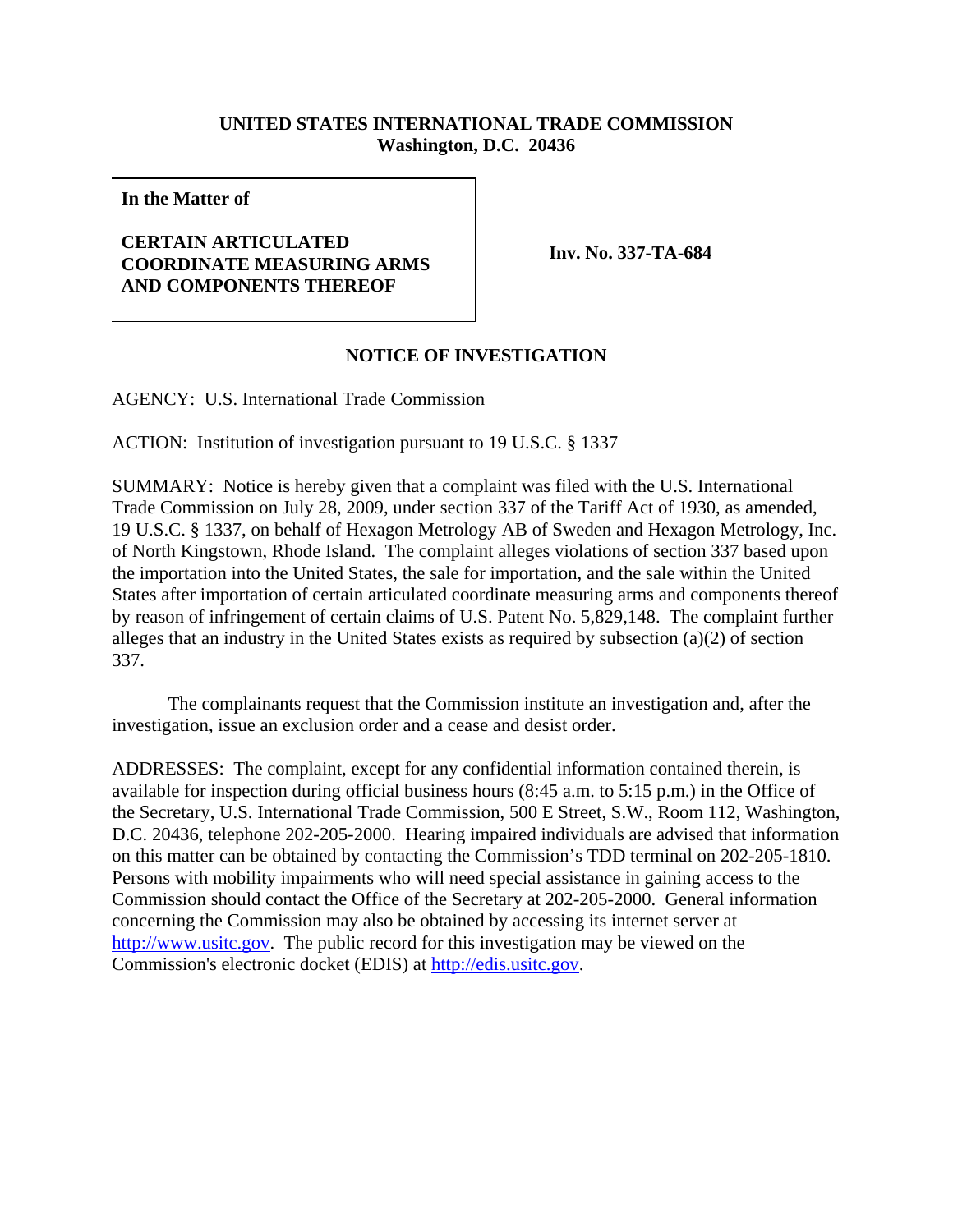FOR FURTHER INFORMATION CONTACT: Mareesa A. Frederick Esq., Office of Unfair Import Investigations, U.S. International Trade Commission, telephone (202) 205-2055.

AUTHORITY: The authority for institution of this investigation is contained in section 337 of the Tariff Act of 1930, as amended, and in section 210.10 of the Commission's Rules of Practice and Procedure, 19 C.F.R. § 210.10 (2009).

SCOPE OF INVESTIGATION: Having considered the complaint, the U.S. International Trade Commission, on August 24, 2009, ORDERED THAT –

(1) Pursuant to subsection (b) of section 337 of the Tariff Act of 1930, as amended, an investigation be instituted to determine whether there is a violation of subsection (a)(1)(B) of section 337 in the importation into the United States, the sale for importation, or the sale within the United States after importation of certain articulated coordinate measuring arms or components thereof that infringe one or more of claims 3, 4, 13, and 16 of U.S. Patent No. 5,829,148, and whether an industry in the United States exists as required by subsection (a)(2) of section 337;

(2) For the purpose of the investigation so instituted, the following are hereby named as parties upon which this notice of investigation shall be served:

(a) The complainants are –

Hexagon Metrology AB Lilla Bantorget 15 SE-103 59 Stockholm Sweden

Hexagon Metrology, Inc. 250 Circuit Drive North Kingstown, Rhode Island 02852

(b) The respondents are the following entities alleged to be in violation of section 337, and are the parties upon which the complaint is to be served:

> Metris N.V. Interleuvenlann 86 3001 Leuven, Belgium

Metris U.S.A., Inc. 12701 Grand River Avenue Brighton, Michigan 48116